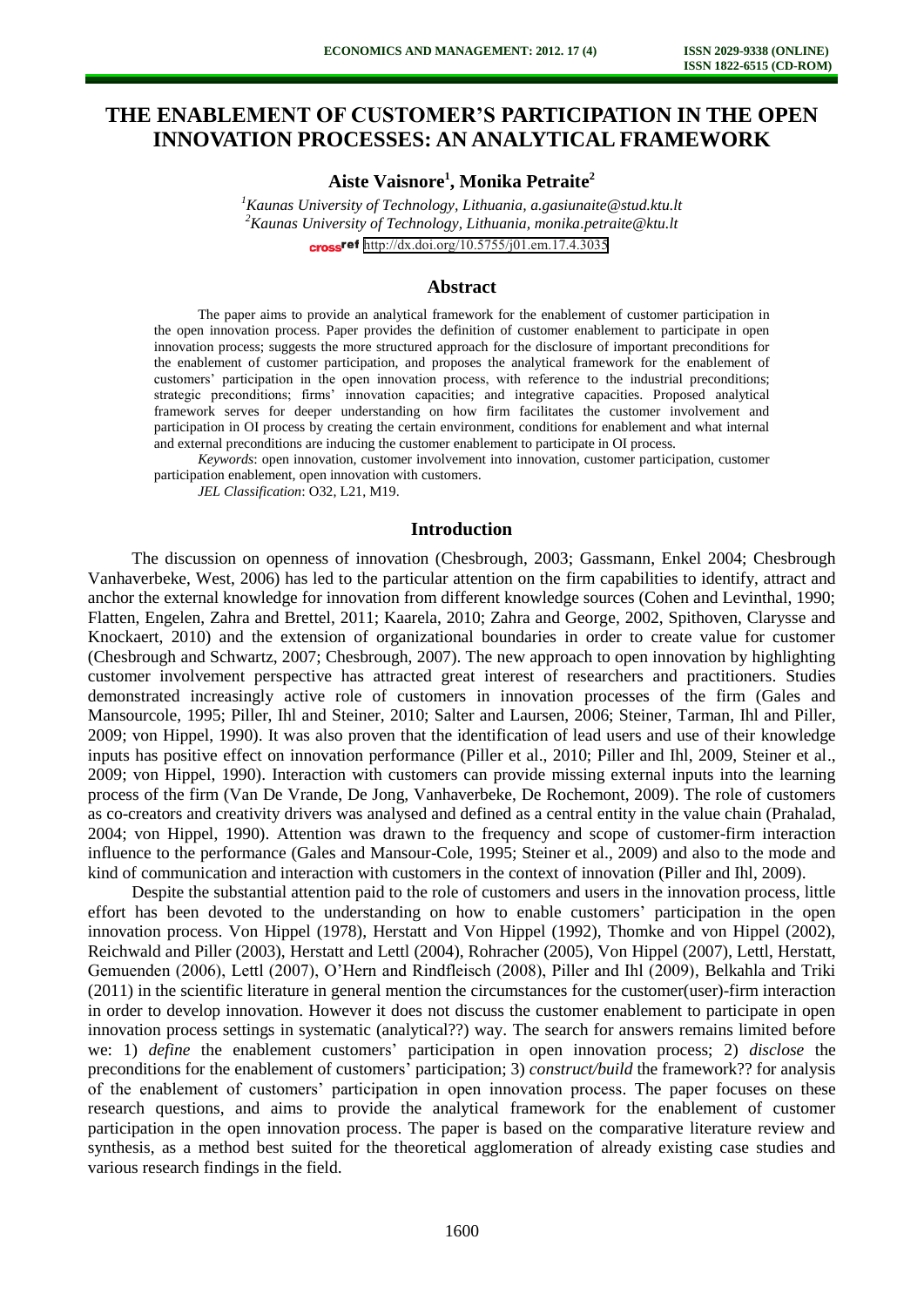The paper provides the definition of customer enablement to participate in open innovation process; suggests the more structured approach for the disclosure of important preconditions for the enablement of customer participation, and proposes the analytical framework for the enablement of customers' participation in the open innovation process, with reference to the industrial preconditions; strategic preconditions; firms' innovation capacities; and integrative capacities.

Proposed analytical framework serves for deeper understanding on how firm facilitates the customer involvement and participation in OI process by creating the certain environment, conditions for enablement and what internal and external preconditions are inducing the customer enablement to participate in OI process. Based on created framework the further empirical analysis of customer enablement to participate in open innovation process may disclose the important success factors of the firm in open innovation by involving customers. The proposed analytical framework provides the basis for analysis of firm's behaviours and applied strategies regarding the enablement of customer's participation in the open innovation process.

## **The enablement of customer participation in the open innovation process**

The studies of **customer involvement** in the new product development process (Von Hippel, 1978; Pinegar, 2000; Thomke and von Hippel, 2002; O'Hern and Rindfleisch A., 2008; Piller and Ihl, 2009), the **user involvement** in innovation process (Gales, Mansour-Cole, 1995; Rohracher 2005), **customer partnering** in the open innovation process (Reichwald and Piller, 2003), and **customer as a source** of innovation (Pinegar 2000, Piller and Ihl, 2009) discuss the types of knowledge inputs, roles and activities, interaction modes and competencies required along innovation process that would enable the cooperation with the customers. Thus, we might state that the enablement of customer participation in an open process is defined by the firm's activities, interaction modes and facilitating tools, but also firm's competencies as related to customer knowledge and interaction management at each stage of innovation.

In order to analyse the enablement of customer participation in an open innovation process, first we have to look at the innovation stages and the changing roles of the customer, that define the type of knowledge inputs, interaction modes and customer knowledge management and integration capabilities of the firm. Generally, innovation process incorporates three basic steps: first, idea collection and/or generation, development and specification (idea generation), second, value creation via transformation of ideas into prototypes and products (development), and third, product introduction into the market (commercialisation) (Vaisnore and Petraite, 2011). Further typologies derive from entire basic steps and vary according to the purposes of analysis and/or management decisions to be taken. For the purpose of our analysis, the Herstatt and Vervon (2007) five phase innovation process model is best suited, as it classifies innovation process by the typology of decisions to be taken within certain innovation development phase: 1) idea generation and evaluation, 2) concept development and product planning, 3) product development, 4) prototyping, piloting and testing, and 5) production, marketing and market entry. Each of the decision at certain stage requires various types of knowledge inputs from the customer, and thus the participation enablement mechanisms and required customer knowledge management capabilities of the firm would vary. The classification of customer knowledge inputs and customer enablement tools according to the innovation stages would also mean, that the firm might have sufficient capacities for customer enablement at one stage, but short in other stages, i.e. customer participation enablement in the open innovation process is neither smooth nor undisruptive process. Hereby Herstatt and Vervon (2007) distinguish first and second phase as the fuzzy front end innovation and argue, that early stages define and consequence the following innovation development steps up to the final stages. Herstatt and Lettl (2004) underline the importance of customer knowledge integration in the very beginning of R&D activities. The customers' knowledge inputs supplement and help to ensure the applicability of future new products.

According to Bianchi, Cavaliere, Chiaroni, Frattini, Chiesa (2011), the early and later innovation phases differ by requirements concerning the level of risk, uncertainty and the need for new knowledge on the contrary to the existing one. In the open innovation case both- internal and external knowledge and innovation sources can be employed as required by the different phases of the innovation process. Customers are ones of the typical sources of innovation in the fuzzy front end phase (Herstatt and Vervon, 2007), where the risks and uncertainties are supposed to be at the highest level from the market perspective. Piller and Ihl (2009) highlight the role of customer in the back end innovation process: product design and testing. Piller and Ihl (2009) emphasize that in back end phases customer inputs have to be more concrete and elaborated in order to be valuable for firm. A higher degree of elaboration often requires a more structured approach for the interaction with customers than in the front end innovation stages.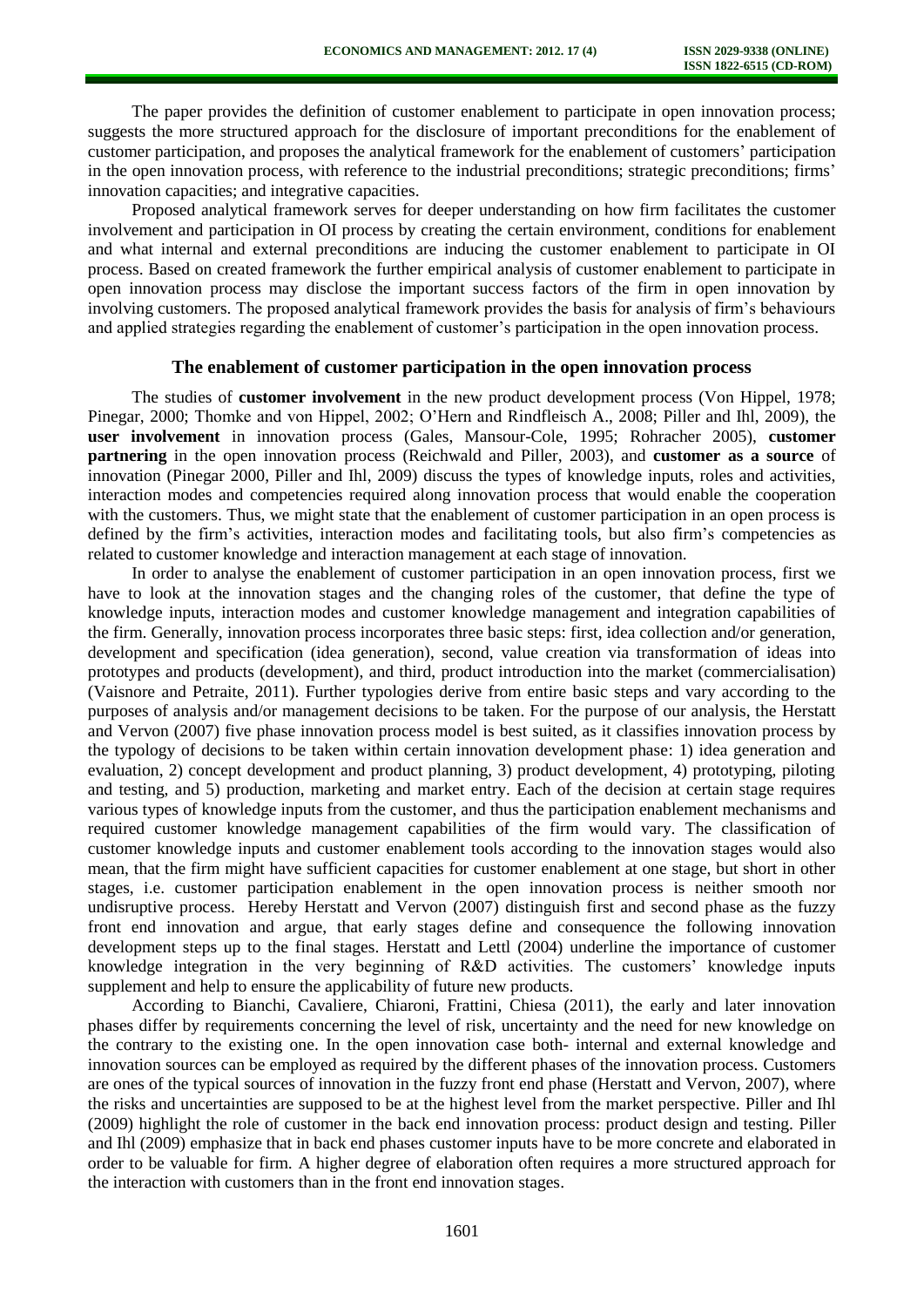Piller and Ihl (2009) find that customers with lead user characteristics (by being ahead of main stream customers) provide important information about future trends and possible solution technologies, other customers as co'creators are more beneficial in the evaluation of innovative concepts or participation in the refinement of a prototype. Consequently, customers' contribution to open innovation process differs along with different phases of innovation process (Piller and Ihl (2009), and different roles (Reichwald and Piller (2003) customers may take during these different phases.

Customer's interaction in innovation process may vary from a passive object of observation and/or information provider to an active participant of the process (Fuller and Matzler, 2007). Depending on customers-firm interaction level customers can take a role from an idea generator, developer, tester and end user. The customers' role can define the customer-firm interaction activities. As shown in figure 1 these factors are interdependent.



**Figure 1.** The influence on customer participation in OI process

The participation of customers in open innovation process is determined by the roles customers can take in respect of the type of involvement (Fuller and Matzler, 2007, Vaisnore and Petraite 2011).

Within the new product development context customer involvement by the Pinegar (2000) is defined as *"the interaction and/or collaboration between channel members (including customers and users) and company personnel during the course of product development to actualize a commercial product".* According to Pinegar (2000) customer involvement in new product development can vary from simple information transfers in the form of suggestions or feedback to the firm, to the complex knowledge transactions where customers take an active role and contribute to the process intellectually, physically or financially. Thus new product development (NPD) is a part of innovation process it can be stated, that customer involvement in open innovation process generally requires the active customer participation.

Belkahla and Triki (2011) suggest that customer integration in innovation process is based on four key elements: object, stages, intensity and modes of integration. Herstatt and Lettl (2004) emphasizes that customer integration in the innovation process is determined by the activity level dimension (active/passive), the domain level dimension (user domain/technological domain) and the interaction between user and manufacturer dimension (create for, create with and create by users).

However the understanding on, how customer becomes able to be active and participate in open innovation (OI) process remains unclear. Subsequently, we combine the general definition of enabling<sup>1</sup> as such and the context of customer participation in OI process and explain the user enablement as:

- firm's actions and created conditions to provide customers with the *means* or *opportunity* to participate in OI process,
- firm's actions and created conditions to make customer participation in OI *possible, practical*, or *easy*,
- firm's created the *foundations* for customers *to operate*,
- firm's given *legal power, capacity*, or *sanction* for customers to participate in OI.

Consequently from the analytical point of view in the frame of this paper the customer enablement to participate in open innovation (OI) process is assumed(defined??) as *certain set of preconditions, tools and practices* that the firm creates in order to facilitate the involvement of customers as external innovation

l

<sup>1</sup> [http://www.merriam-webster.com](http://www.merriam-webster.com/)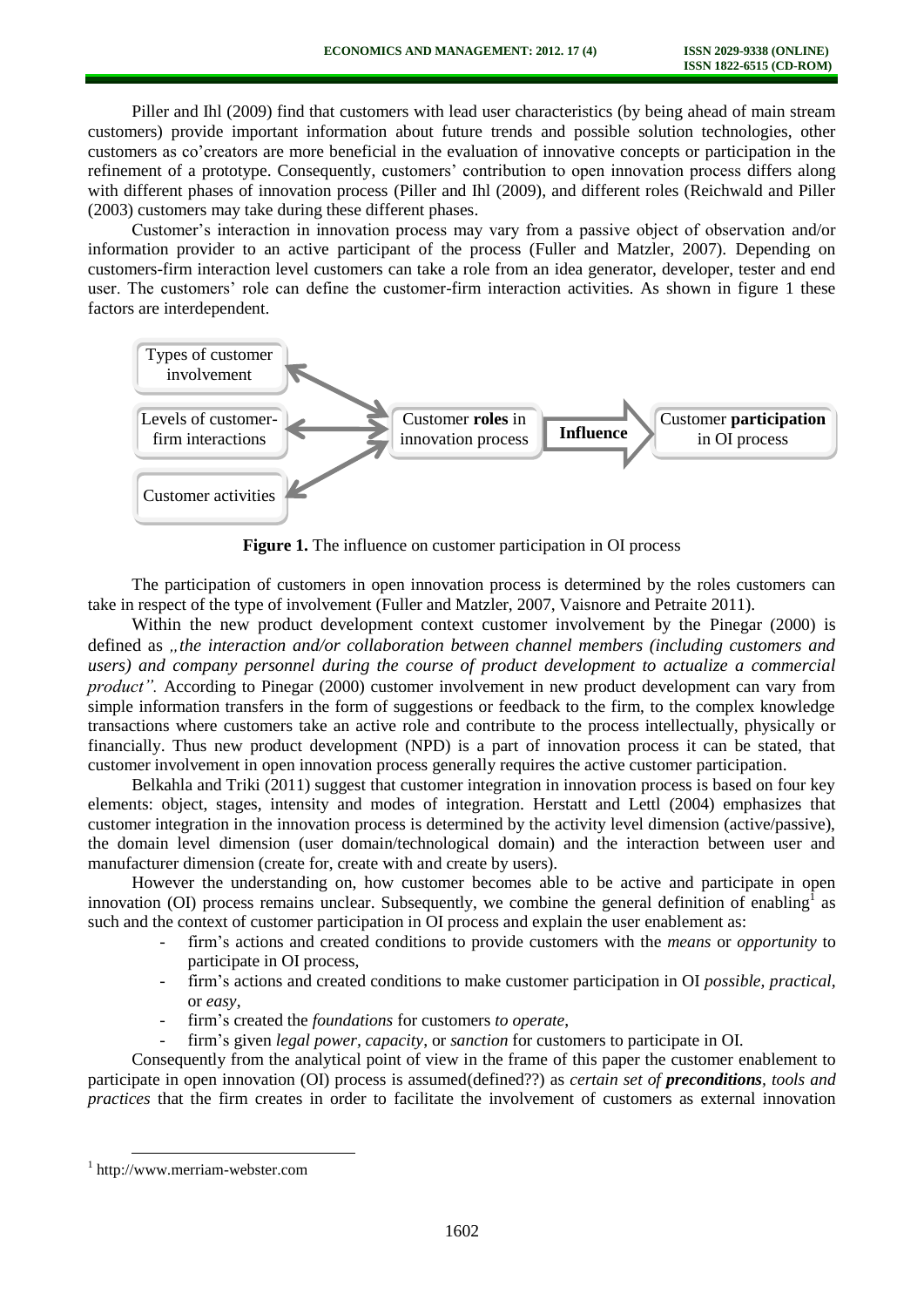partners. The internal and external factors which influence or even create the preconditions for customer enablement to participate in OI will be further analysed in the next part of the paper.

To sum up it can be stated, that open innovation is characterised as a sophisticated process that includes complex knowledge transactions among internal and external partners (Chesbrough, 2003). The OI process goes through main phases where the customer roles and the assigned tasks differ according to required knowledge inputs. Customer roles in open innovation process are impacted by different involvement and interaction types during diverse activities assigned to customer along the participation process. Customer participation enablement in the OI process requires the certain environment and facilitation as a background from firm and might be influenced by the variety of externally and internally defined factors which we define as the preconditions for the enablement of customer participation in the open innovation process.

## **The preconditions for customer enablement to participate in the OI process**

The competencies and abilities in addition to motivation, stimulus and facilities for customer participation in innovation process can be affected by certain external and internal factors. These factors influence the customer enablement to participate in OI process by creating certain preconditions for it as demonstrated in figure 2. The background defined by existing preconditions might have an impact on the enablement of customer participation in OI process. In this part of the paper we combine the general definition of preconditions with the context of customer participation enablement and define it as existing conditions, circumstances, environments and settings that facilitate the customer participation in open innovation process and enables customer to be actively involved in it. We concentrate on the disclosure of in the scientific literature residing empirically evidenced factors that can set or/and impact the preconditions, and demonstrate these preconditions in more systematic way.

The number of past empirical studies on integrating customer into innovation process concentrated on the industrial goods and service fields (Herstatt and Von Hippel, 1992; Thomke and von Hippel 2002), and consumer goods (Franke and Piller, 2004, Hienerth, 2006, Fuller, Matzler, Hoppe, 2008; Luthje, Herstatt, and von Hippel 2005). There are also some evidences, that open innovation involving customers can be successful (with some challenges) in low-tech (Herstatt and Von Hippel, 1992) and high-tech industries, such as pharmaceuticals (Adelhelm, Braun, Reger, 2009; Bianchi, Cavaliere, Chiaroni, Frattini, Chiesa, 2011), consumer electronics (Christensen, Oleson, Kjær, 2005), sustainable energy technologies (Rohracher, 2005), medical equipment technology (Lettl, Herstatt, Gemuenden, 2006, Lettl 2007, Füller, Faullant, Matzler, 2010). Thus the customer integration levels and the tools along with techniques and facilities for user involvement differ in consistent with required knowledge inputs from customer.

However customer involvement in low-tech innovation (Herstatt and Von Hippel, 1992), where the necessity of very specific professional education and technology use practice is lower, might be more promising than in high-tech innovation process, where possibilities to enable customer to participate are limited due to higher technological complexity. This problem, according to Foss, Laursen, Pedersen (2011) is mostly related to the difficulties by transferring highly complex knowledge required in innovation process.

The customer integration should ensure the acquisition of sticky information (Von Hippel, 1994) which reflects customers' latent knowledge that is hard to transfer and capture. In the context of high technology based firms the more sophisticated mechanisms of knowledge transfer appeal for more active participation and moderation of the firm during the process (Kriaucioniene and Ragauskas, 2008, Vaisnore and Petraite – Kriaucioniene, 2009).

Depending on industry the product characteristics take effect on the customer enablement to participate in OI process additionally. Lin and Germain (2004) emphasize that 'product complexity refers to the degree of technology/engineering intensity and sophistication inherent in physical goods'. They propose a positive connection of product complexity with customer involvement in product development. In industries including complex products, product design and redesign tend to be more expensive and risky, therefore the user knowledge is essential for manufacturers and it opens the innovation process boundaries.

Consistent with Foss et. al. (2011) a complex product related knowledge that is transferred between a customer/user and a firm and is likely to require a significant interaction between the two parties. Though, when such knowledge is being transferred, the need for external knowledge sharing competencies is mostly important.

The evidences from the discussed previous studies reveal the importance of industry characteristics for the customer participation in OI. Industry characteristics take effect on firms' knowledge management,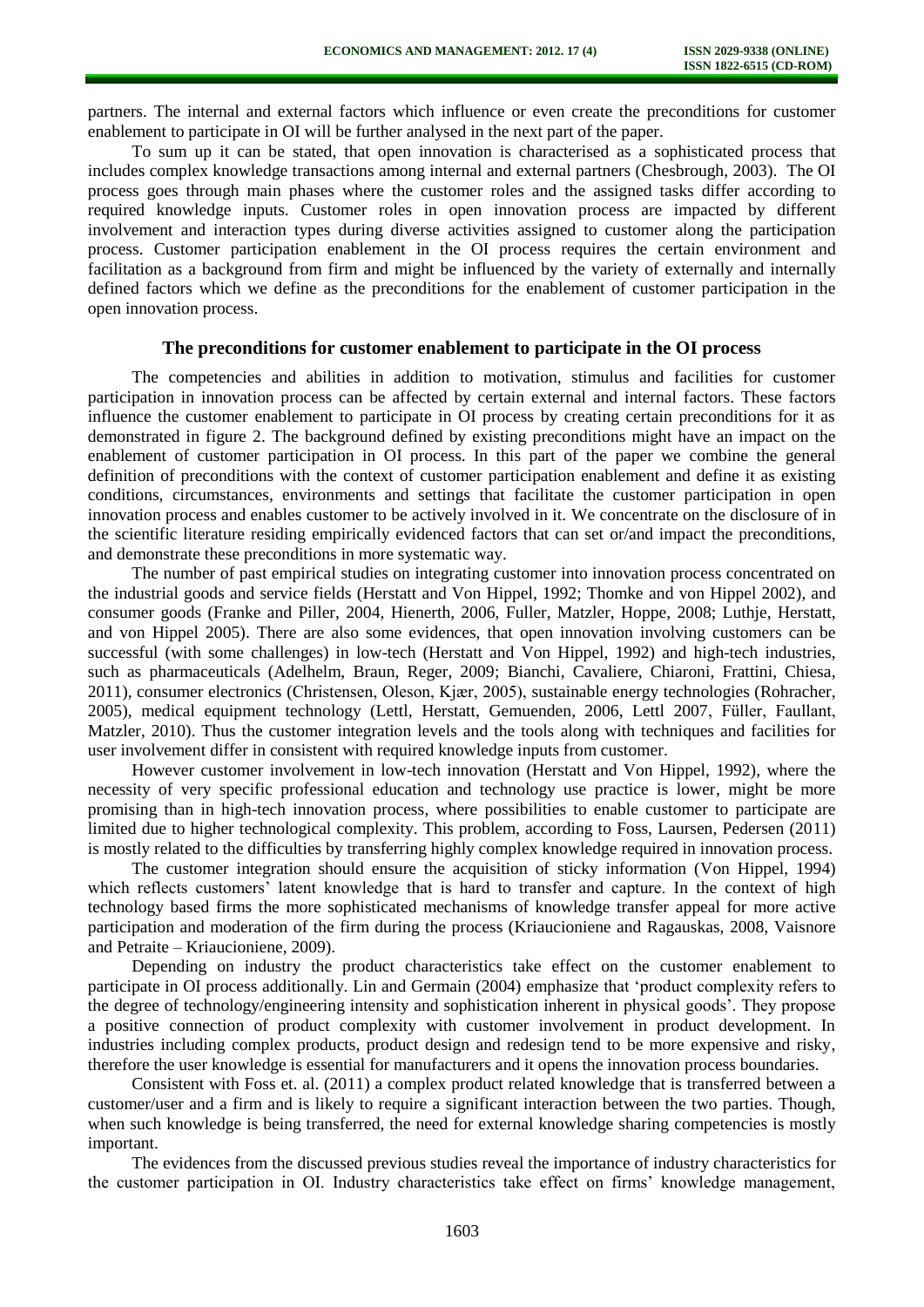innovation strategies what evokes the preconditions for customer enablement to participate in OI process. In order to disclose the industry induced or **industrial preconditions** it is necessary analyse the sector characteristics, whether it is low-tech, medium-tech, or high-tech sector, product characteristics complex technology based or simple, and industry specifics. The preconditions relates to the type of customer competence needed to produce sophisticated knowledge and the variety of involvement methods throughout the innovation process.

On the basis of the most customer involvement in new product development studies are carried out in consumer goods sector, where customers remain end users and are playing most important role with their ideas for new products, and suggestions after product testing's. Though already Rosenberg (1982) revealed that the business clients can be actively involved in new product development disclosing that the airlines has an incentive to co-develop the airplane with the producer. Business clients benefit from solved individual problems during usage of developed technologies, manufactures benefit from advanced by new ideas, practical solutions.

Considering the innovation process, the enablement of end user participation is more likely possible on the idea generation, concept development phase due to mass production. End users are also capable to be testers at the commercialisation phase of innovation process. Business clients are more easily involved in innovation process particularly research and product development phase (Kahn and Pinegar, 1999). Although it depends on products - whether these appear to be the mass products or customised products.

Consequently firm aiming to facilitate the customer enablement to participate in open innovation process utilise different involvement tools as well as different knowledge management techniques. The customer profile defines the required settings for customer participation enablement.

Earlier studies show that open innovation is expected to be more successful for the large, multinational, technology companies, with big assets and wide range of customers (Chesbrough, 2003). Chesbrough et al. (2006) discuss that large firms differ from small firms in their adoption of open innovation. Firm size does influence the innovation strategy and value firms capturing ability on new technology (Vrande et al., 2009). Christensen et al. (2005) in the context of consumer electronics evidences that large, established companies and small start-ups manage open innovation differently, reflecting their variance place within the innovation system. Laursen and Salter (2006) argue that *"there is a positive relationship between the human capital of a company and their degree of openness"*. Scholars state that the larger companies have more obtainable human resources to dedicate it for cooperation with external innovation partners. Therefore the larger companies are more likely to implement the open innovation strategies. Small firms often lack resources to develop and commercialize new product in-house and as a result are more often inclined to collaborate for innovation (Vrande et al. (2009). Consequently organisation size sets the preconditions for customer enablement in open innovation process.

Analysing the business model influence on customer enablement to participate in open innovation process the Chesbrough's (2006) Business model framework for innovation models (Undifferentiated; Differentiated; Segmented; Externally aware; Integrated; Adaptive) can be employed as it helps to identify how open the firms' business models currently are. Customer can be more active and has more possibility to interact with firm on the business models, where the main goals of the companies are related to acquisition of knowledge from various external sources. Analysis of the company's business model may reveal, how it reflects on firms' ability to engage external knowledge from customer for innovation process and how important that is for firm's success.

Company-customer interaction strategy reflects on firms' motivation and willingness to involve customers in innovation process. The modes of innovation refer to customers' participation enablement level. Piller and Ihl (2009) highlight three modes of customer participation in new product development: Mode 1 – Design for customers: products are designed on behalf of customers; firms use customer information from diverse input channels to explore needs: listening into the customer domain by analysing sales data, internet log files, or surveying sales personnel; ethnography; quality function deployment; Mode 2 – Design with customers: display solutions or concepts to customers so they can react to proposed design solutions: pilot customers or beta users, concept testing, focus groups; output-driven innovation method; Mode 3 – Design by customers: there is an active integration of customer participation in NPD, often with tools that are either provided by the firm or by customers themselves. The manufacturer is either enabling its customers to codesign a solution or is implementing methodologies to efficiently transfer an innovative solution from the customer into the company domain.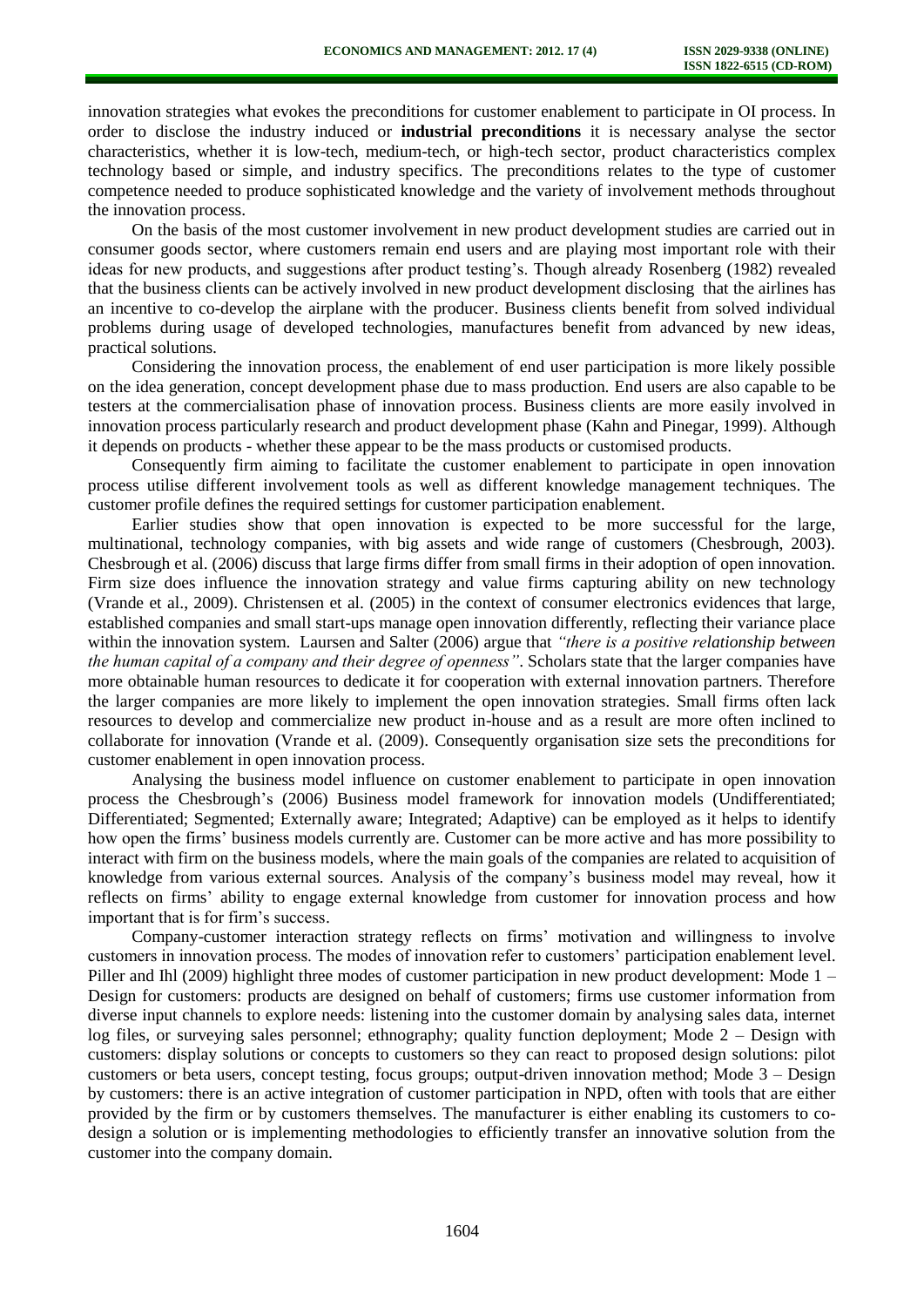Either of the innovation models in the innovation process involves the general stages of idea generation, development and product commercialization. Each of the stages can be linked to different customer roles according to the modes of co-creation process, and therefore customer would take different activities in a value creation process. In the customer involvement and enablement context customer's interaction in innovation process may vary from a passive object of observation, information provider to an active participant of the process (Fuller and Matzler, 2007). Depending on customers, firm interaction level customers can take a role from an idea generator, developer, tester and end user. The customers' role can define the customer-firm interaction activities emphasised by Reichwald and Piller (2003).

Concequently, the customer participation in open innovation process is reliant on some **strategic preconditions** that are defined by firm itself and influenced by customer characteristic (whether firm is operating in B2C or B2B sector), organisation size (whether firm is using small company strategy or tended to grow, developing large multinational business), business model, and company-customer interaction strategy. The analysis of openness and external orientation in strategic perspective and its influence on external knowledge integration in open innovation process may reveal the preconditions for customer enablement to participate in the process.

Relating the firm's innovation capacities with the customer participation enablement, conditions for customer involvement differs along with novelty of innovation. Lettl (2007) states that user profiles appropriate for radical innovations differ significantly from those user types that are typically involved in incremental innovation. The differences are induced by the subject dimension of user involvement competence. While conventional marketing research techniques are appropriate for incremental innovations they are of limited value in radical innovation projects. Lettl (2007) empirically proves that radical innovation requires radically new ideas and solutions; these can be gained by identifying creative leading technology users consequently increasing creative capacity of an organization. Subsequently companies that work on radical innovations need to develop a completely different user involvement competence than companies that primarily generate incremental innovations. One of the key competences for radical innovation is the capability to identify and employ the highly creative users. Consequently the radicalness of innovation creates the preconditions for enablement of different creativity level users.

In relation to firms' strategy and the business model, the innovation strategy also takes effect on customer participation in innovation process. The level of openness defines the attraction and utilization of external knowledge during the process (Vaisnore and Petraite-Kriaucioniene 2009). The degree of customer involvement differs according to customer interaction type and strategic firm's innovation openness dimensions. While closed innovation is concentrated to use some information about customers as external players of innovation process, open innovation model integrates customer to the open innovation process for joint collaborative value creation (Reichwald and Piller, 2003).

According to Vanhaverbeke et al (2007), the openness of firm's innovation strategy is interrelated with the knowledge absorptive capacities. External knowledge can only be recognized; accessed and assimilated when firms develop new routines and adapt their organizational structure and culture to facilitate knowledge absorption. With reference to Chesbrough, Vanhaverbeke and West (2006) the utilization of more open strategies requires intense knowledge management practices and raise challenge to link external and internal knowledge sources within the open innovation boundaries.

Customer participation enablement in closed innovation relies on traditional market research tools, where customers are more passive targets for observation or information providers. In terms of open innovation strategy, the specific challenge is related on how to involve customers knowledge into the innovation processes at much more intense than traditional levels in order to achieve key benefits associated with open innovation model (Piller and Ihl, 2009).

The company's innovation strategy reflects to intellectual property management style whether it is defensive, restricted or open. It relates to the business model types defined by Chesbrough's (2006). In the cases of defensive and restricted intellectual property management strategy customer participation enablement remains limited. This again also depends on the industry and customer type, whether it is business client when company can have signed confidentiality contracts ant work together as a partner, or it is freely open to mas of customers for discussions and new suggestions.

In relation to organisation innovation strategy the organisational innovation culture takes effect on customer enablement to participate by creating innovations. In the context of open innovation practice Vrande et al. (2009) state that many barriers for innovation in firms are related to culture. The organisational culture reflects on firm's management style, communication among employees and customers, cooperation,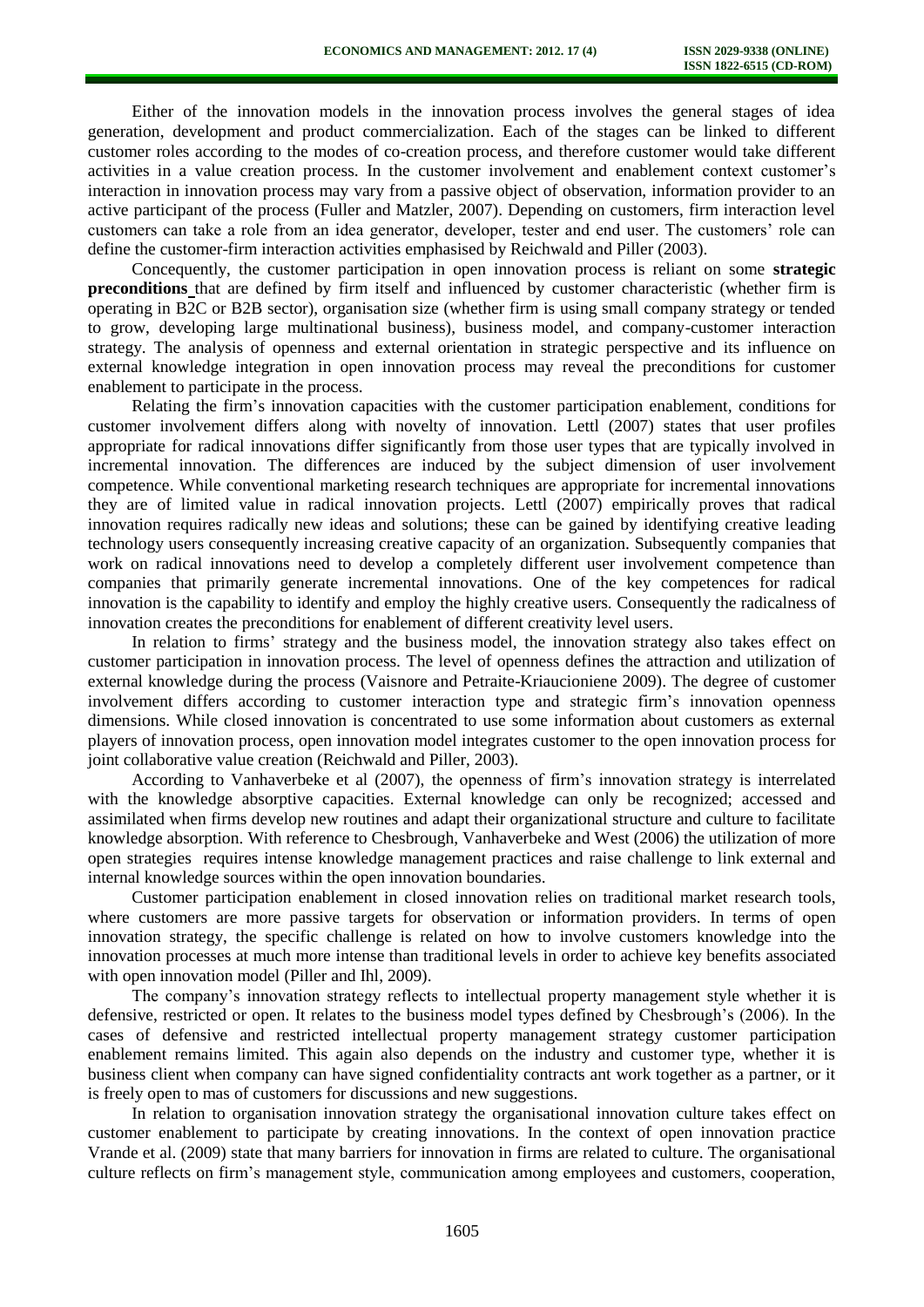networking, openness to external players, as well as affects knowledge absorption and sharing within and outside the firm's practice.

According to Belkahla and Triki (2011), the internal management capacity reveals the organizational culture and the values the firm wants to set up among its employees in order to effectively manage customer knowledge and foster innovation. Thus, it is not sufficient to integrate customers in the innovation process, effective management of the generated knowledge is also needed to succeed in new products development and launch. Internal management capability of the firm is largely reflected in knowledge sharing between employees, continuous learning from past experiences, the creativity promoting culture and communication effectiveness. For knowledge sharing, it reflects the employees' competence in disseminating and utilizing customer knowledge in order to enhance innovation through workshops, repeated interactions and informal exchanges of tacit and explicit knowledge between the staff members. For continuous learning, it is reflected in the ability of the firm to learn from previous experiences. For creativity promoting culture, it refers to the firm competence in infusing an organizational culture that supports and promotes creativity and innovativeness and finally, for effective communication internally (to its employees) and externally (to customers and other partners) all tasks related to new products.

Organizational practices may leverage the knowledge absorption from customers in the context of innovation. The practices that enhance communication and knowledge sharing leverage knowledge absorption and lead to higher innovative capacity (Foss et. all 2011). Users/customers often own "sticky" knowledge that is costly to transfer (von Hippel, 1998). Stickiness may be caused by various attributes of knowledge itself, such as the way it is encoded (in the form of tacit or codified knowledge), or it may be caused by the attributes of the agents seeking or providing knowledge (e.g., their cognitive capacity and motivation) (Foss et. all, 2011).

Consequently customer participation in open innovation process is dependent on firms' **innovative capacities** that are defined by innovation types (radical or incremental), innovation strategy (from closed to open), IP management strategy (from defensive to open), and organisational innovation culture. The analysis of innovation capacities in strategic perspective may reveal the preconditions for customer enablement to participate in innovation process with reference to knowledge management mechanisms.

Belkahla and Triki (2011) focuses on customer participation in innovation process from knowledge management perspective, and suggest, that customer knowledge driven innovation requires from the company a set of organizational competences and management skills as well as a mind-set of customer knowledge acquisition, dissemination, transformation and use for the sake of enhancing new products' performance.

The firm's integrative capacities of customer knowledge, according to Belkahla and Triki (2011), are defined as the capacities of the organization to involve customers in the innovation process in order to jointly create value. Integrative capacity of the firm is determined by the level of customer integration in the innovation process and the stage of customer integration. Integrative capacities impacts customer participation enablement by setting preconditions for knowledge management processes.

Witell, Kristensson, Gustafsson and Lofgren (2011) argues that an organizations collaborative competencies are the ones differ from perceiving the customer as a source of information, and to treating the customer as an active contributor with knowledge and skills. The latter has a positive effect on customer enablement to participate in open innovation process.

Open innovation can only be successful if the innovation partners have sufficient willingness to be involved and demonstrate the abilities and skills to participate. Piller and Ihl (2009) emphasise the necessary competences required by customers and firms to perform open innovation successfully. Three distinct competences of firm that enhance the success of open innovation with customers: disclosure competence, appropriation competence and integration competence. With regard to innovation process firms need: first, to disclose their problem in order to establish an interaction with innovative customers; second, to be able to capture and protect the knowledge co-produced with customers; third, to assimilate and integrate new knowledge co-produced with customers into their own innovation process.

Foss et.all (2011) stress that forms knowledge absorptive capacities refers not only to the acquisition or assimilation of information by an organization, but also to the organization's ability to exploit it and therefore, an organization's absorptive capacities does not simply depend on the organization's direct interface with the external environment. It also depends on transfers of knowledge across and within subunits.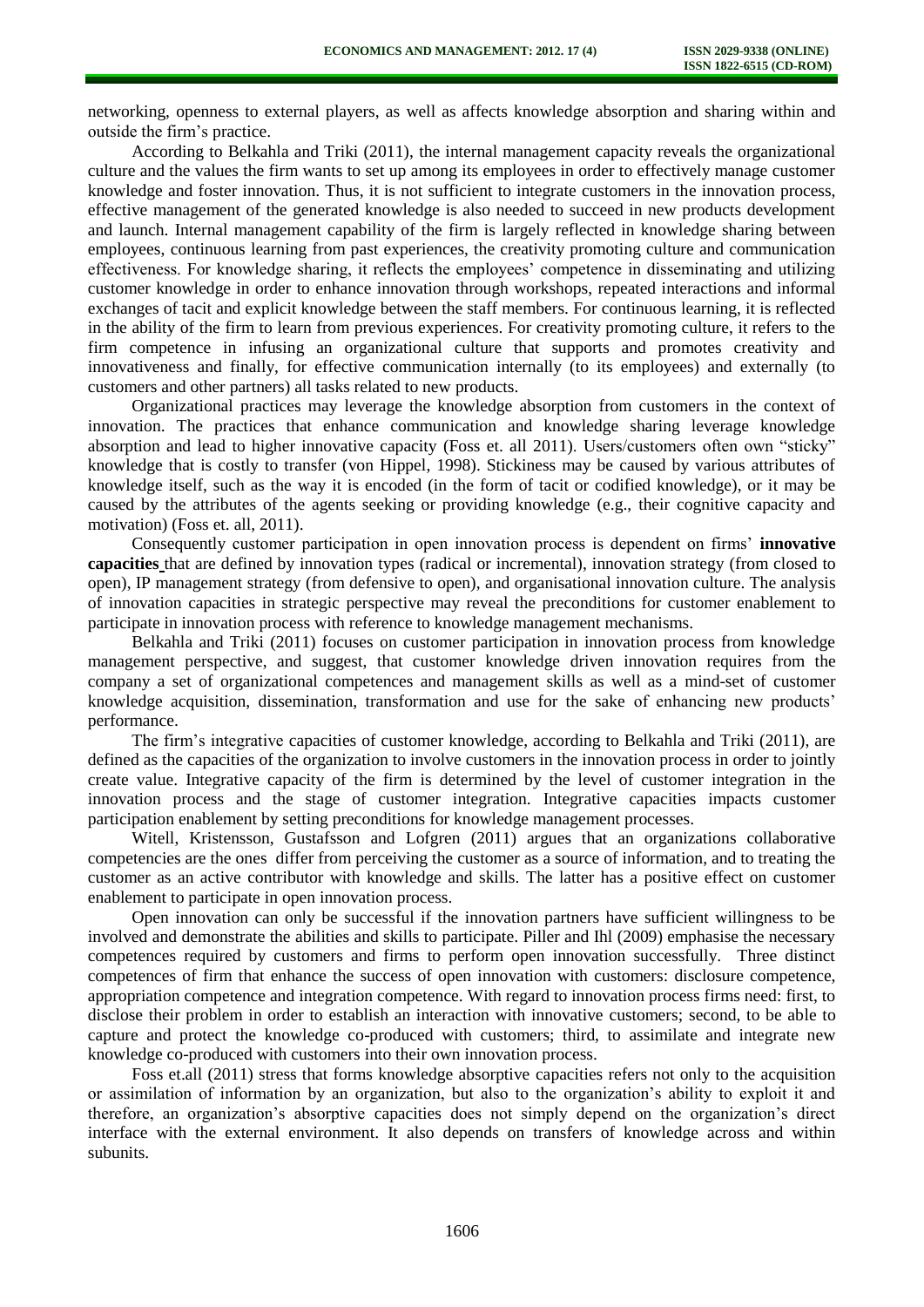The internal processes and structure reveals the companies structural capacity of the organization to structure knowledge about, from and for customers and to classify it in data bases in order to transform it into easily sharable knowledge. In fact, IT software is needed for data processing and structuring. The Belkahla and Triki (2011) research evidences that some products have failed because there was no information safeguarding and follow up related to customer preferences, habits and attitudes towards these products.

The **integrative capacity** brings up to customer knowledge management, knowledge absorptive capacities, internal processes and structure, networking capabilities as well as technological infrastructure required for the firm in order to create the customer knowledge flows enabling settings. The preconditions influence the environment where customers can reveal their knowledge and incorporate it in to open innovation process.

Summarising all preconditions for enablement of customer participation in open innovation process it can be stated that these are interrelated. In most of the cases the preconditions influences some internal or external activities of the firm and facilitates the interaction with customer. Incorporating all disclosed preconditions we group them in four categories industrial settings, strategic settings, and, innovative capacities, integrative capacities and bring up the framework for analysis of preconditions that are affecting the enablement of customers participation in open innovation process from the firms perspective.

## **Analytical framework for the enablement of customer's to participate in the OI processes**

Along with the review of scientific literature on customer (and user) participation, involvement, integration in innovation, open innovation process we analysed the residing preconditions which might enable customers participation in OI process. We have disclosed the preconditions which can create opportunities, means and foundations as well as give the legal power, capacity or make it easy and possible and facilitate customer participation in OI process.

Consequently preconditions for customer enablement to participate in open innovation process based on analysed scientific literature were summarised and grouped to industrial settings, strategic settings defined by the the firm and also innovation capacities and integrative capacities affected by the firm and customer together. The interdependent links among the enablement of customer participation in open innovation process and disclosed preconditions is presented in Figure 2.



**Figure 2.** The links among the enablement of customer participation in OIP and main preconditions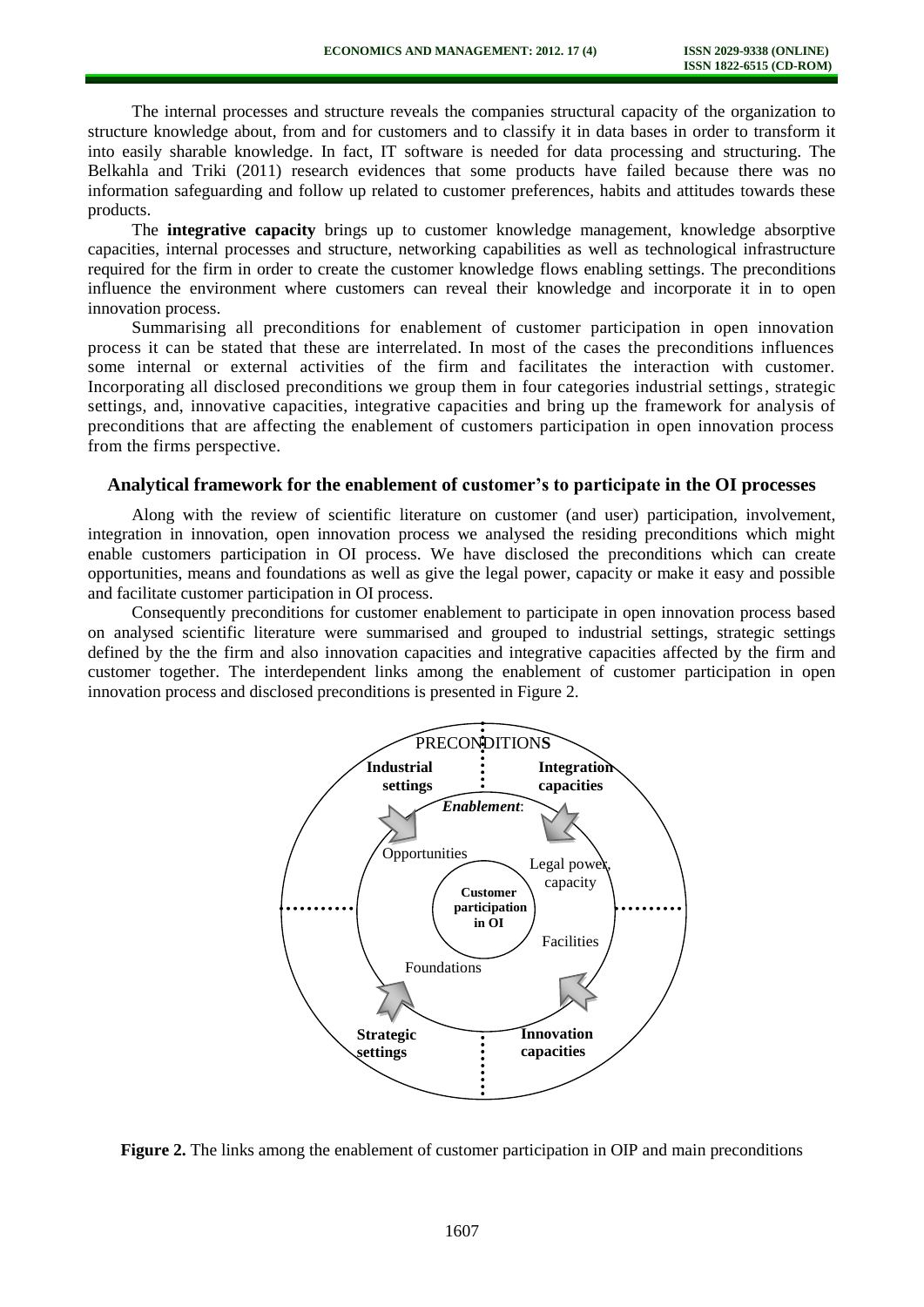As discussed in previous chapters, the focal entity firm desires from customer is the knowledge required for innovation process in all possible means. The main groups of preconditions are important altogether in order to facilitate the enablement customer participation with the intention of enrich the innovation process with the knowledge acquired from customers. The given industrial and strategic settings within the firm can create positive or negative environment for enabling knowledge sharing, the innovative and integrative capacities provide the companies with the abilities to enable customers' knowledge acquisition and utilisation.

In order to disclose the particular preconditions that take effect on customer enablement to participate in OI process in each specific case, we propose a general analytical framework, which reveals the preconditions for customer enablement to participate in open innovation process as presented in Table 1.

The disclosed preconditions are inter-reliant. It influence or reflect on one another by creating specific settings for customer enablement. The sector and industry characteristics are defining the knowledge complexity and customer company interaction level during participation process. The technology intensity refers on customer knowledge management. The product characteristics reflects on customer characteristics by setting requirements for certain types of customers and relates to firm's innovation strategy. Firm's size might have effect on strategy as well as innovation strategy and knowledge management, it also reflects on technological infrastructure that is accessible for the customer involvement. Firm's business strategy relates to business mode, innovation strategy; business model relates to organisational culture, innovation strategy, and intellectual property management strategy. Firm-customer interaction strategy is affected by product complexity, industry characteristics customer knowledge management processes as well as firm's culture, networking capacities within the firm, and reflects on technological infrastructure in addition to involvement techniques for participation process. Firm's innovation strategy is also closely related to knowledge absorptive capacities and consequently customer knowledge management. Organisational culture and firm's internal processes and structures has influence on mostly al other preconditions.

To sum up we may assume that some factors are more open to be influenced by the business company like strategic settings and innovation as well as integrative capacities. Some others are more likely to be defined externally like industrial settings. Some preconditions (like industrial and strategic settings) are defined by the core business of the company and in the context of customer involvement are presumed as given; some others (innovation and integrative capacities) can be moderated and affected by the company more easily.

The framework should help to analyse the background for customer integration to OI process, and disclose what set of preconditions is facilitating the customer involvement and consequent the enablement of customer participation in open innovation process. The further analysis on how, firms are enabling customers to participate in open innovation process should be carried out based on the proposed framework.

Further research can be drawn to disclose the tools and techniques that companies employ to facilitate successful innovation process with customers the special attention drawing to customer enablement to participate in it.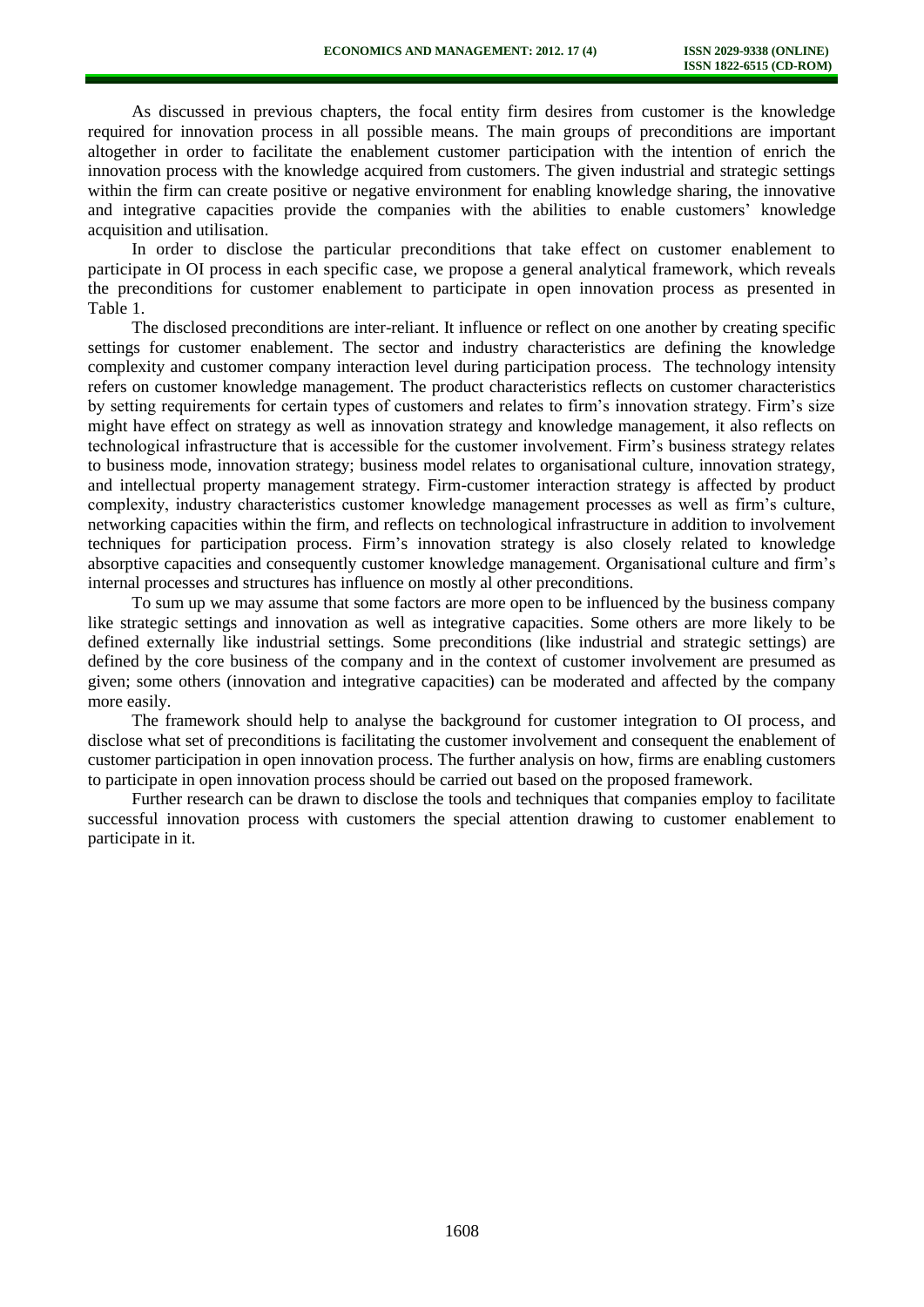| PRECONDITIONS AND CHARACTERISTICS |                                 |                                                                                                                  |
|-----------------------------------|---------------------------------|------------------------------------------------------------------------------------------------------------------|
|                                   | <b>Sector characteristics</b>   | - Low-tech                                                                                                       |
|                                   |                                 | - Medium-tech                                                                                                    |
|                                   |                                 | - High-tech                                                                                                      |
|                                   | <b>Industry</b>                 | <b>NAICS</b> sectors:<br>- Energy industry<br>- Insurance industry                                               |
|                                   | characteristics                 | - Aerospace industry<br>- Entertainment<br>- Manufacturing                                                       |
|                                   |                                 | - Agriculture industry<br>Mass media<br>industry                                                                 |
| <b>INDUSTRIAL</b>                 |                                 | - Chemical industry<br>- Food industry<br>- Telecommunications                                                   |
| <b>PRECONDITIONS</b>              |                                 | - Health care industry<br>- Computer industry<br>industry                                                        |
|                                   |                                 | - Construction industry<br>- Hospitality industry<br>- Water industry                                            |
|                                   |                                 | - Defence industry<br>- Information industry                                                                     |
|                                   | Product                         | - End product<br>- Concepts/designs                                                                              |
|                                   | characteristics                 | - Materials and particles<br>- Services                                                                          |
|                                   |                                 | - Technologies                                                                                                   |
|                                   | <b>Customer</b>                 | - End user - B2C                                                                                                 |
|                                   | characteristics                 | - Business customers – B2B                                                                                       |
|                                   | <b>Organisation size</b>        | - Micro and Small companies                                                                                      |
|                                   |                                 | - Medium companies                                                                                               |
|                                   |                                 | - Large companies                                                                                                |
|                                   | <b>Business strategy</b>        | - Low-cost                                                                                                       |
|                                   |                                 | - Differentiation                                                                                                |
| <b>STRATEGIC</b>                  |                                 | - Niche                                                                                                          |
| <b>PRECONDITIONS</b>              | <b>Business model</b>           | - Undifferentiated;<br>Externally aware;                                                                         |
|                                   |                                 | - Differentiated<br>Integrated;                                                                                  |
|                                   |                                 | - Segmented;<br>Adaptive.                                                                                        |
|                                   | Company-customer                | - Design for customers                                                                                           |
|                                   | interaction strategy            | - Design with customers                                                                                          |
|                                   |                                 | - Design by customers                                                                                            |
|                                   |                                 | - Direct (hands on)                                                                                              |
|                                   |                                 | - Distance                                                                                                       |
|                                   |                                 | - Virtual                                                                                                        |
|                                   | <b>Innovation type</b>          | - Incremental/Radical                                                                                            |
|                                   |                                 | - Sustaining/Disruptive                                                                                          |
|                                   | <b>Innovation strategy</b>      | - Open<br>- Inside out (knowledge spin out),                                                                     |
|                                   |                                 | - Closed<br>- Outside in (knowledge spin in).                                                                    |
| <b>INNOVATION</b>                 | <b>Intellectual</b><br>property | - Defensive;                                                                                                     |
| <b>CAPACITIES</b>                 | management                      | - Restricted:                                                                                                    |
|                                   |                                 | - Open.                                                                                                          |
|                                   | Organisational                  | - Creativity<br>for<br>product<br>- Values<br>related<br>new<br>to<br>customer                                   |
|                                   | innovation culture              | satisfaction (customer is important,<br>development,                                                             |
|                                   |                                 | customer as innovation partner);<br>- Management and eldership;<br>- Integration of explicit customer knowledge; |
|                                   | Customer knowledge              | - Integration of tacit customer knowledge;                                                                       |
|                                   | management                      | - Integration of embedded customer knowledge.                                                                    |
|                                   | Knowledge absorptive            | - Customer knowledge identifi-<br>knowledge<br>assimilation<br>- Customer                                        |
|                                   | capacities                      | cation and acknowledgement,<br>and integration,                                                                  |
|                                   |                                 | - Customer knowledge transformation<br>- Customer knowledge attraction;                                          |
|                                   |                                 | and exploitation                                                                                                 |
|                                   | Internal processes and          | - Employee creativity and deci-<br>- Feedback from customers systems and                                         |
|                                   | structure                       | sion making empowerment;<br>processes;                                                                           |
|                                   |                                 | - Communication with custo-<br>- Decision making characteristics;                                                |
| <b>INTEGRATIVE</b>                |                                 | - Structure reflection to openness and<br>mers processes;                                                        |
| <b>CAPACITY</b>                   |                                 | external knowledge.<br>- Cooperation with customers                                                              |
|                                   |                                 | - Agility, agile manufacturing<br>processes;                                                                     |
|                                   | <b>Networking</b>               | - Usage and integration level of user networks;                                                                  |
|                                   | capabilities                    | - Usage and integration level of communities of practice                                                         |
|                                   |                                 | - Usage and integration level of knowledge networks;                                                             |
|                                   |                                 | - Usage and integration level of social networks.                                                                |
|                                   | Technological                   | - Internal communication and knowledge management systems;                                                       |
|                                   | infrastructure                  | - Customer knowledge management systems;                                                                         |
|                                   |                                 | - Group work and creativity systems;                                                                             |
|                                   |                                 | - Organizational environment in reflection to cooperation with customers                                         |

**Table 1.** Analytical Framework of the Enablement of Customer's Participation in the OI Processes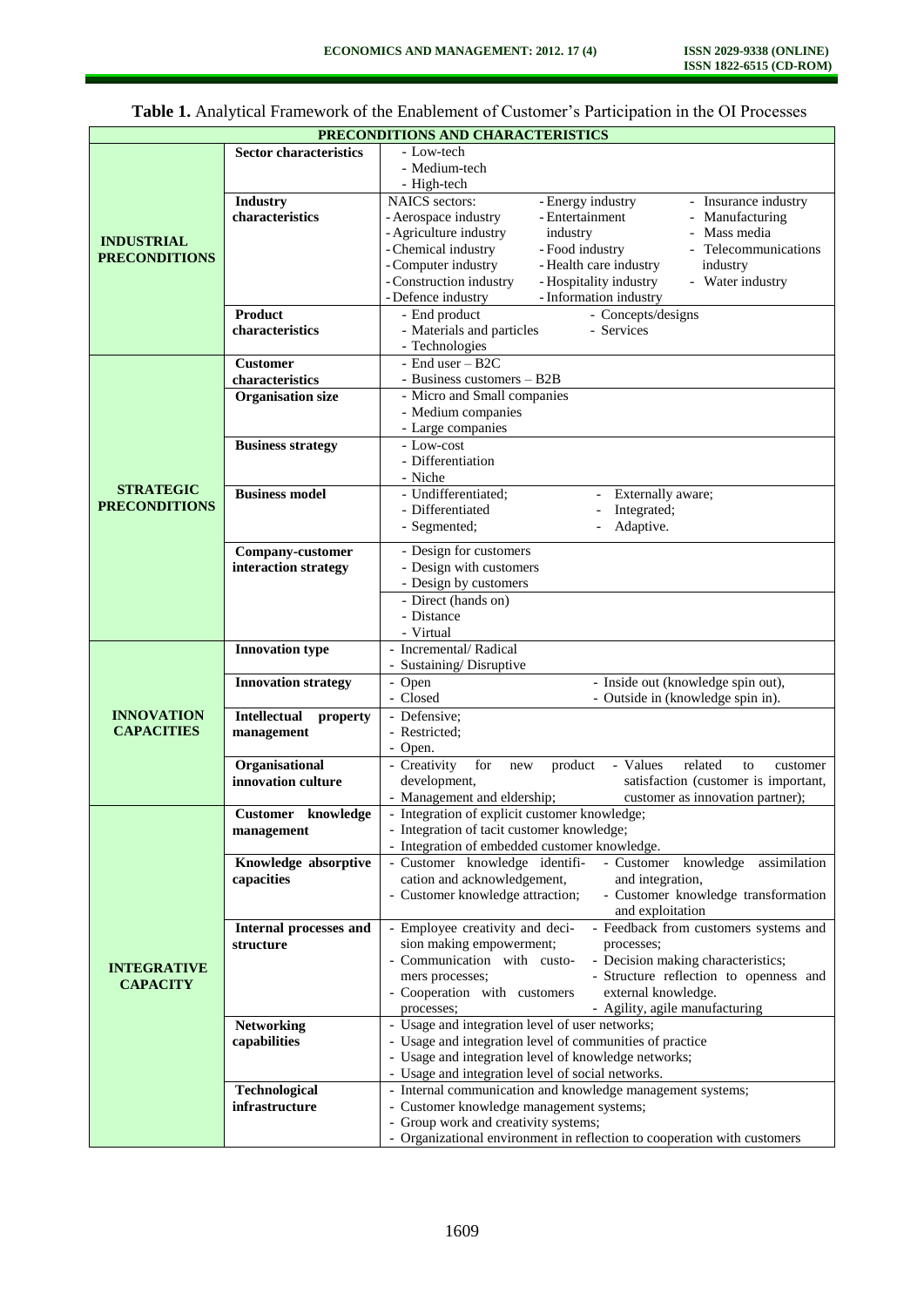## **Conclusions**

In conclusion the proposed analytical framework serves for the analysis of customer enablement to participate in the open innovation process. We combine the general definition of enabling as such and the context of customer participation in OI process and explain the user enablement as firm's actions and created conditions to: provide customers with the means or opportunity to participate in OI process, make customer participation in OI possible, practical, or easy; firm's created foundations for customers to operate and given legal power, capacity, or sanction for customers to participate in OI.

Consequently from the analytical point of view in the frame of this paper we describe the customer enablement to participate in OI process influenced by a certain set of preconditions that the firm creates or utilizes in order to facilitate the involvement of customers as external innovation partners.

We disclose that the main preconditions which create the settings for customer's enablement to participate in open innovation process are Industrial settings, strategic settings and innovation capacities as well as integrative capacities. Furthermore we highlight on necessity to analyse, how these preconditions are influencing the creation opportunities and facilities, provision of foundations and legal power as well as capacity for customers to participate in OI process.

The proposed analytical framework assists us to develop further research methodologies on the conditions that firms create or affect in order to enable their users to participate in open innovation process and benefit from it. The framework is complementing the scientific literature on the customer involvement in open innovation process by highlighting, how firm can facilitate the customer participation. The disclosed factors demonstrate the interdependence of main preconditions that are affecting the customer involvement. The factors might be creating the possibilities or obstacles for customers' enablement to participate in OI and cause its results. The analysis based on the proposed framework discloses the settings and facilities as the background that firms' provide for customer for participation in OI. Comparing with firm goals for innovation process the set of factors influencing the preconditions might disclose the success factors of innovation with customers in the context customer enablement to participate and benefit for the OI.

The proposed framework in further research can be utilised in order to analyse the enablement of customer's participation in the open innovation process with regard to the different tools, methods and techniques.

#### **References**

- 1. Adelhelm, S.; Braun, A.; Reger, G. (2009) Open Innovation and its applicability for pharmaceutical SMEs. Paper at ISPIM Conference – "The Future of Innovation" 2009, Vienna/Austria, 21-24 June 2009
- 2. Belkahla W., Triki A., (2011) "Customer knowledge enabled innovation capability: proposing a measurement scale", Journal of Knowledge Management, Vol. 15 Iss: 4, pp.648 – 674
- 3. Bianchi M., Cavaliere A., Chiaroni D., Frattini F., Chiesa V. Organisational modes for Open Innovation in the biopharmaceutical industry Technovation 31(2011)22–33
- 4. Chesbrough H. W. (2003). Open Innovation– The New Imperative for Creating and Profiting from Technology. Harvard Business School Press, 2003. 352 psl. ISBN 1578518377.
- 5. Chesbrough H., Vanhaverbeke W., West J. (2006) Open Innovation: Researching a New Paradigm. Oxford: Oxford University Press. ISBN: 0-19-929072-5
- 6. Chesbrough, H. W. (2007). Why companies should have open business models. Mit Sloan Management Review, 48(2), 22.
- 7. Chesbrough, H., and Schwartz, K. (2007). Innovating business models with co-development partnerships. Research-Technology Management, 50(1), 55-59.
- 8. Christensen, J-F., Oleson, M.H., Kjær, J.S., 2005. The industrial dynamics of Open innovation Evidence from the transformation of consumer electronics. Research Policy 34, 1533-1549.
- 9. Cohen, W. M., and Levinthal, D. A. (1990). Absorptive-Capacity a New Perspective on Learning and Innovation. Administrative Science Quarterly, 35(1), 128-152.
- 10. Flatten, T. C., Engelen, A., Zahra, S. A., and Brettel, M. (2011). A measure of absorptive capacity: Scale development and validation. European Management Journal, 29(2), 98-116. doi: DOI 10.1016/j.emj.2010.11.002
- 11. Foss N. J., Laursen K., and Pedersen T. (2011) Linking Customer Interaction and Innovation: The Mediating Role of New Organizational Practices. Organization Science July/August 2011 22:980-999;
- 12. Franke, N., and Piller, F. (2004). Value creation by toolkits for user innovation and design: The case of the watch market. Journal of Product Innovation Management, 21(6), 401-415.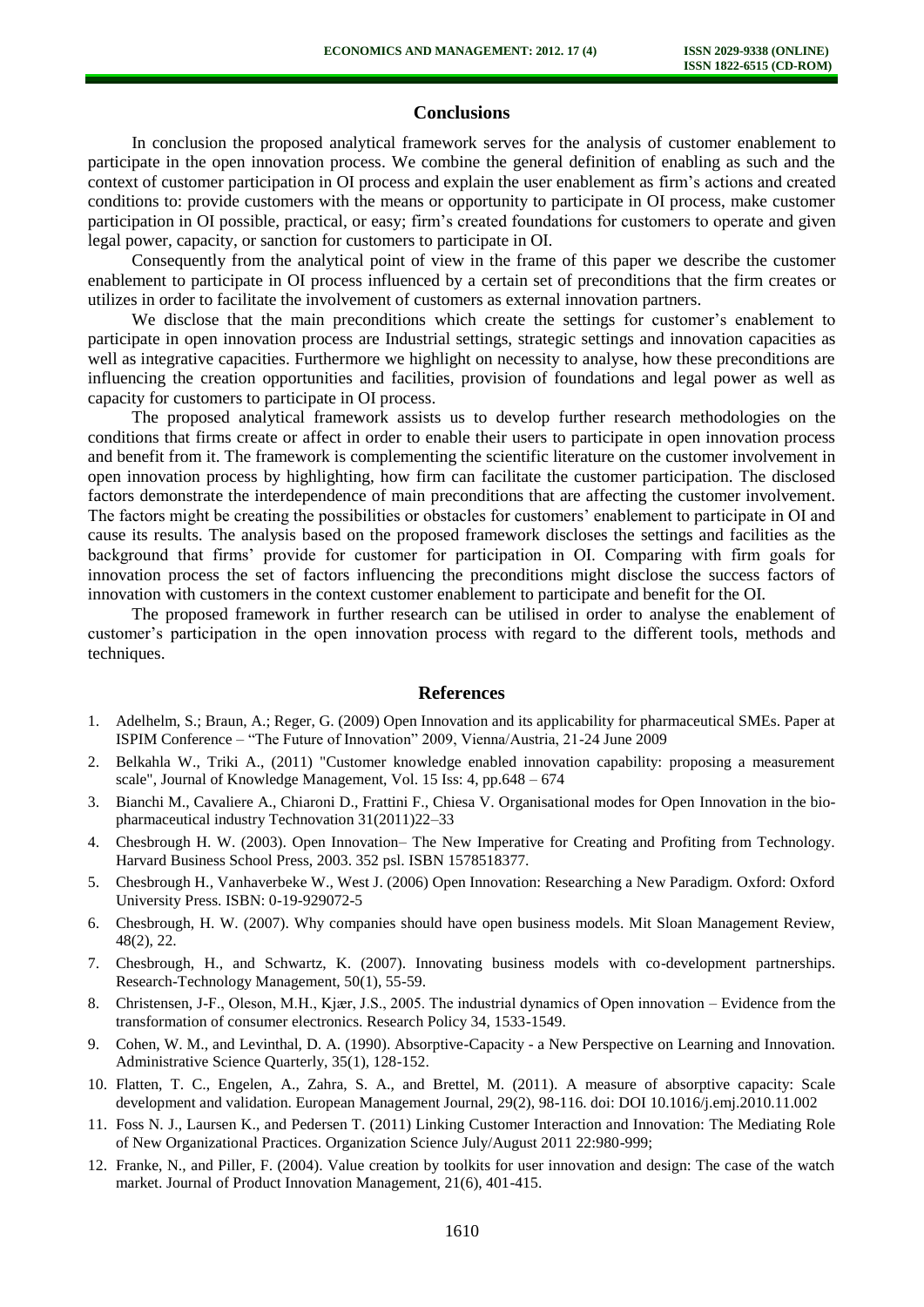- 13. Füller, Faullant, Matzler (2010) Triggers for virtual customer integration in the development of medical equipment - From a manufacturer and a user's perspective. Industrial Marketing Management 39 1376–1383
- 14. Fuller, J., and Matzler, K. (2007). Virtual product experience and customer participation A chance for customercentred, really new products. Technovation, 27(6-7), 378-387. doi: DOI 10.1016/j.technovation.2006.09.005
- 15. Füller, Johann; Matzler, Kurt; Hoppe, Melanie (2008): Brand community members as a source of
- 16. Gales, L., Mansour-Cole, D., 1995. User involvement in innovation projects: toward an information processing model. Journal of Engineering and Technology Management 12, 77-109.
- 17. Gassmann O., Enkel E. (2004) Towards a Theory of Open Innovation: Three Core Process Archetypes
- 18. Herstatt C. and Vervon B. (2007) Management der frühen Innovationsphasen: Grundlagen, Methoden, neue Ansaetze. 2 Auflage. ISBN 978-3-8349-0375-4
- 19. Herstatt C., Lettl Ch. (2004) Management of "technology push" development projects. IJTM 27(2/3): 155-175
- 20. Herstatt, C., Von Hippel, E., 1992. From experience: Developing new product concepts via the lead user method: A case study in a "low tech" field. Journal of Product Innovation Management 9, 213-221.
- 21. Hienerth, Ch. (2006) "The commercialization of user innovations: the development of the rodeo kayak industry," R&D Management, 36, 3 (June): 273-294
- 22. innovation. Journal of Product Innovation Management, 25 (6): 608-619.
- 23. Kaarela, I. (2010). Modes of Inbound Open Innovation in the Context of Dynamic Knowledge Creation. Proceedings of the 5th European Conference on Innovation and Entrepreneurship, 752-757
- 24. Kahn, K. B., and Pinegar, J. S. (1999). A typology of customer involvement in business-to-business commercialization. Annual CBIM / ISMB Atlanta Meeting, Atlanta, GA
- 25. Kriaucioniene, M.; Ragauskas, A. (2008) Transition via R&D: emerging forms and strategies of corporate R&D in the catch up countries (Lithuanian case). Globelics : 6th International Conference, 2008, 22-24 September, Mexico City. Mexico City : Globelics, 2008.
- 26. Lars Witell, Per Kristensson, Anders Gustafsson, Martin Löfgren, (2011) "Idea generation: customer co-creation versus traditional market research techniques", Journal of Service Management, Vol. 22 Iss: 2, pp.140 – 159
- 27. Laursen, K. and Salter, A. (2006). Open for innovation: The role of openness in explaining innovation performance among u.k. manufacturing firms. Strategic Management Journal, 27(2):131–150.
- 28. Lettl, C. (2007). User involvement competence for radical innovation. Journal of Engineering and Technology Management, 24(1-2), 53-75. doi: DOI 10.1016/j.jengtecman.2007.01.004
- 29. Lettl, Ch., Herstatt C. and Gemuenden H. G. (2006) "Users' contributions to radical innovation: evidence from four cases in the field of medical equipment technology," R&D Management, 36, 3 (June): 251-272.
- 30. Lin and Germain (2004) Antecedents to Customer Involvement in Product Development: Comparing US and Chinese Firms. European Management Journal, 2004, vol. 22, issue 2, pages 244-255
- 31. Luthje, C., Herstatt, C., and von Hippel, E. (2005). User-innovators and 'local' information: The case of mountain biking. Research Policy, 34(6):951–965.
- 32. Matthew O'Hern and Aric Rindfleisch (2008) Customer Co‐creation: A Typology and Research Agenda. Working Paper 4 – 2008. Innovation Thoughts on Innovation from the Wisconsin School of Business
- 33. Piller Frank. Ihl Christoph (2009). Open Innovation with Customers. Foundations, Competences and International Trends. Technology and Innovation Management Group. RWTH Aachen University. Germany
- 34. Piller, F., Ihl, C., and Steiner, F. (2010). Embedded Toolkits for User Co-Design: A Technology Acceptance Study of Product Adaptability in the Usage Stage. 43rd Hawaii International Conference on Systems Sciences Vols 1-5 (Hicss 2010), 164-173.
- 35. Pinegar J. S. (2000) Customer Involvement in Industrial Product Development: Creating Superior Products. April 25, available at http://www.pinegars.com/PDF\_Files/Customer%20Involvement%20in%20npd.pdf
- 36. Prahalad, C. K. (2004). The future of competition: Co-creating unique value with customers. Research-Technology Management, 47(3), 62-62.
- 37. Reichwald, R., & Piller, F. T. (2003). From mass production towards customer integration and co-production. Wirtschaftsinformatik, 45(5), 515-519.
- 38. Rohracher H. (2005) User Involvement in Innovation Process. Strategies and Limitations from a Socio-Technical Perspective. Technik – und Wissenchaftaftsforshung Bd44. ISBN 3-89019-579-2
- 39. Rosenberg, N. 1982. Learning by using, Inside the Black Box: Technology and Economics. Cambridge: Cambridge University Press.